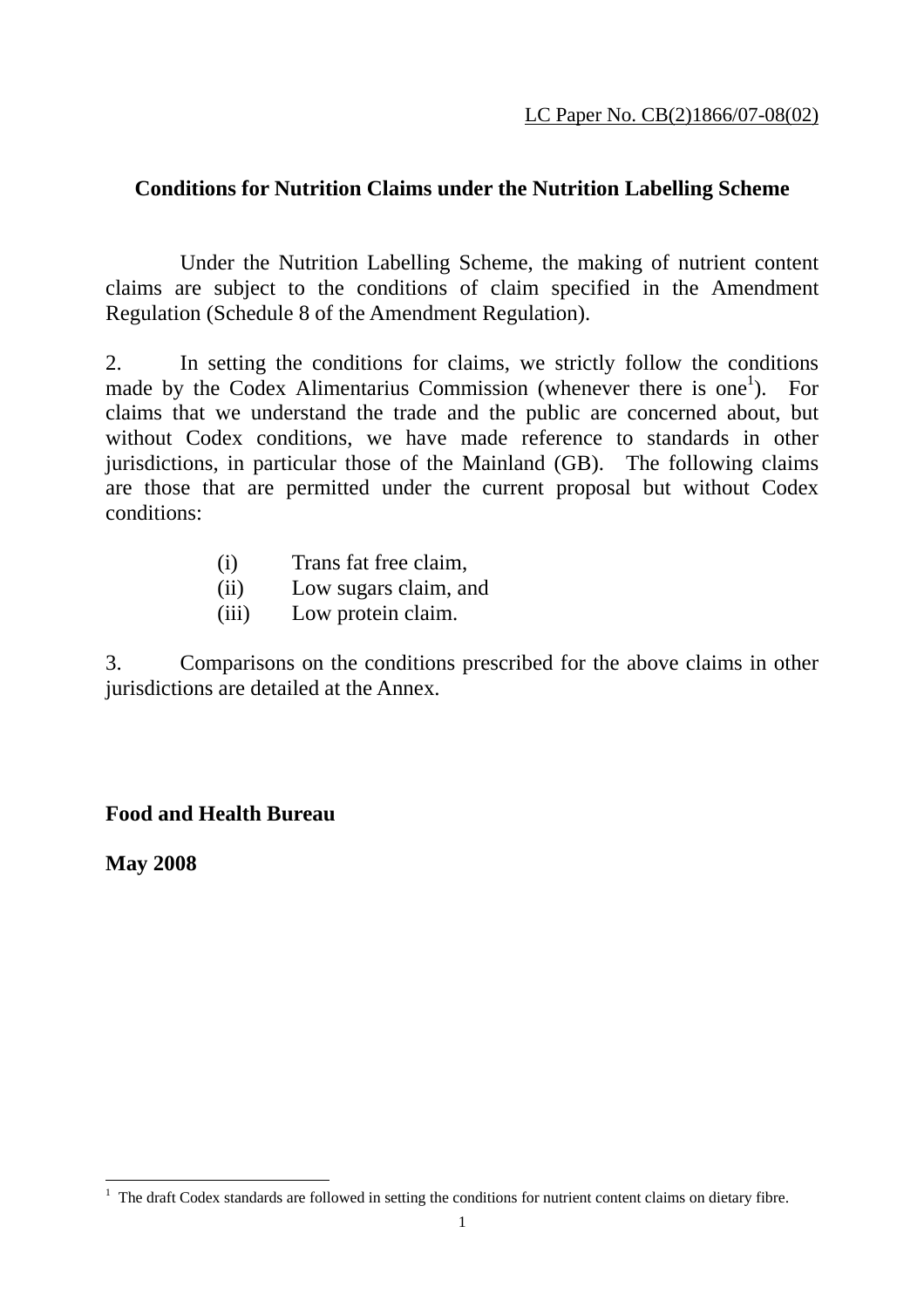## **Summary on Conditions for Nutrient Content Claims: Claims Without Codex Conditions**

| <b>Claim</b>                   | <b>HK</b>                                                                                                                                                                                                                                                                                                           | Codex       | <b>Mainland</b>                                                                                                                                                                                                      |
|--------------------------------|---------------------------------------------------------------------------------------------------------------------------------------------------------------------------------------------------------------------------------------------------------------------------------------------------------------------|-------------|----------------------------------------------------------------------------------------------------------------------------------------------------------------------------------------------------------------------|
| <b>Transfat</b><br><b>Free</b> | (a) Solid food containing $-$<br>(i) not more than $0.3$ g of trans fat per $100$ g<br>of food;<br>(ii) meet condition for "low saturated fat"<br>claim<br>(b) Liquid food containing $-$<br>(i) not more than $0.3$ g of trans fat per $100$<br>mL of food;<br>(ii) meet condition for "low saturated fat<br>claim | Not defined | Not defined                                                                                                                                                                                                          |
|                                | <b>USA</b>                                                                                                                                                                                                                                                                                                          | EU          | <b>Australia/New Zealand</b>                                                                                                                                                                                         |
|                                | Not defined<br>(Rounding rule* for 0 g of trans fat: $0.5$ g per<br>serving, with serving size varies from less<br>than $5g/ml$ to over 200 g/ml)                                                                                                                                                                   | Not defined | (a) Solid food:<br>(i) No detectable trans fat; and<br>(ii) containing no more saturated<br>fat than $1.5$ g per $100$ ml; or<br>(iii) no more than 28% saturated<br>fat as a proportion of the total fat<br>content |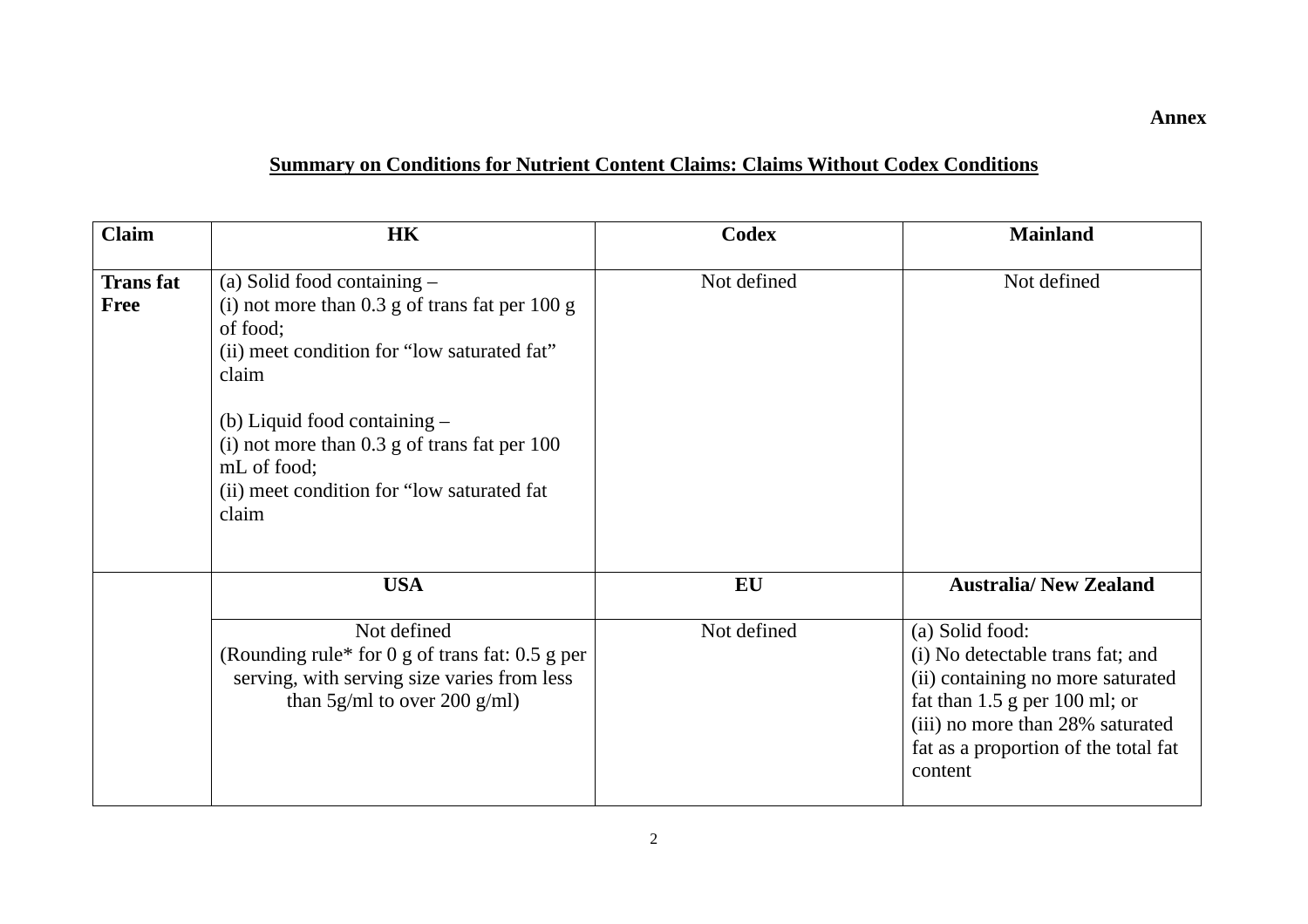|  |  |  | Liquid food:<br>(i) No detectable trans fat; and<br>(ii) containing no more saturated<br>fat than $0.75$ g per 100 ml; or<br>(iii) no more than 28% saturated<br>fat as a proportion of the total fat<br>content |
|--|--|--|------------------------------------------------------------------------------------------------------------------------------------------------------------------------------------------------------------------|
|--|--|--|------------------------------------------------------------------------------------------------------------------------------------------------------------------------------------------------------------------|

Remark:

- $\bullet$  Similarly, trans fat free claim is not defined in Taiwan, while the rounding rule for 0 g of trans fat is not more than 0.3g of trans fat per 100 g/ ml of food.
- $\bullet$  As supplementary information, trans fat free claim is permitted in Malaysia, and the condition is less than 0.1 g of trans fat per 100 g/ ml; and that for Canada is less than 0.2 g of trans fat per serving, in addition to the requirement that the food must meet the condition for "low saturated fat" claim